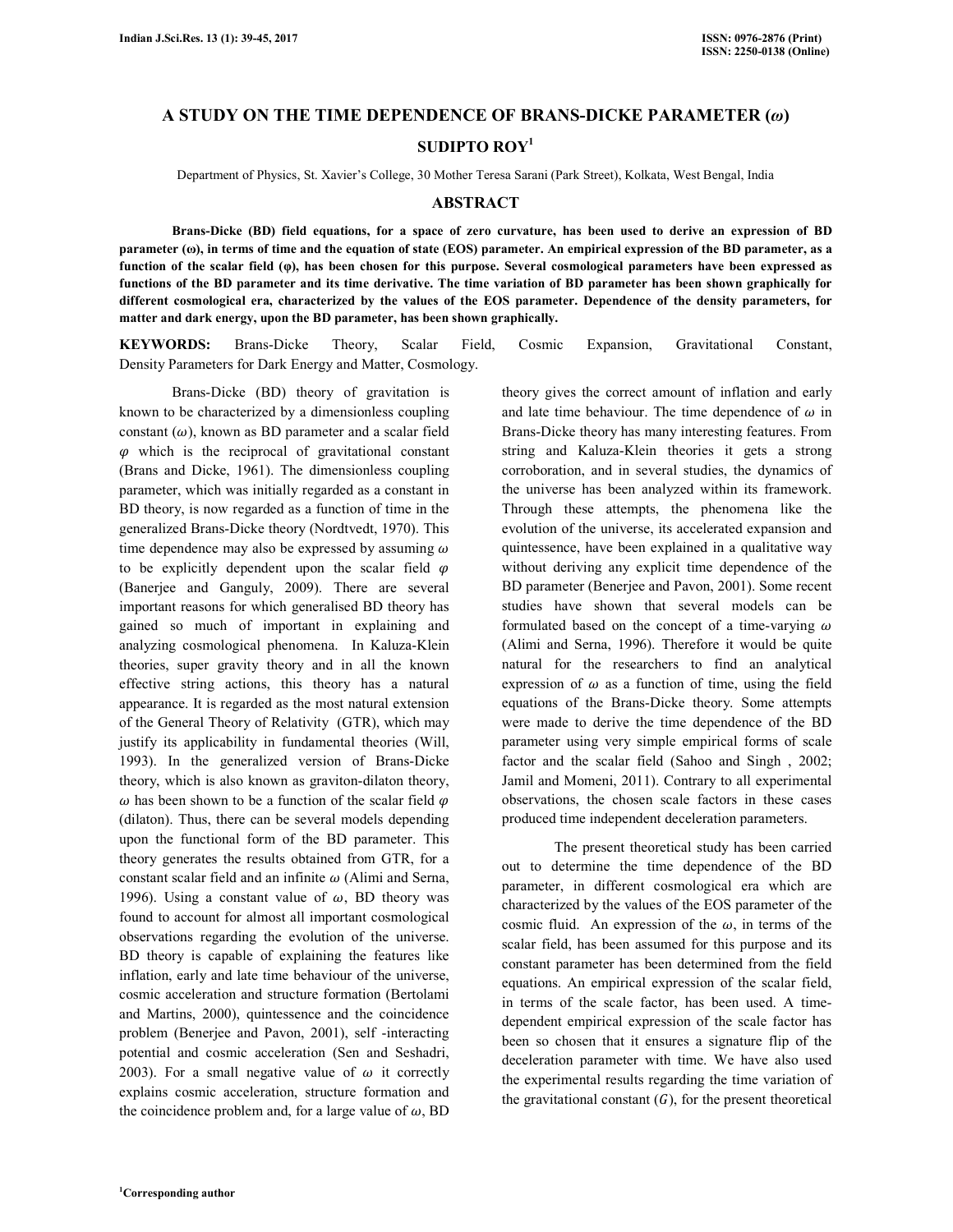formulation. The scale factor  $(a)$ , Hubble parameter  $(H)$ , deceleration parameter  $(q)$  and matter density  $(p)$ , gravitational constant, density parameters for matter and dark energy  $(\Omega_m, \Omega_d)$  have been expressed as functions of the BD parameter  $(\omega)$  and its time derivative. These expressions show mathematically, the role played by the dimensionless parameter  $(\omega)$  in cosmic expansion. Time dependence of the BD parameter and its role in controlling the density parameters have been shown graphically.

#### **THEORETICAL MODEL**

 The gravitational field equations, based on the generalized Brans-Dicke theory, for a universe filled with a perfect fluid and described by Friedmann-Robertson-Walker space-time with scale factor  $a(t)$ and spatial curvature  $k$ , are given by,

$$
3\frac{a^2+k}{a^2} + 3\frac{a\,\varphi}{a\,\varphi} - \frac{\omega(\varphi)}{2}\frac{\varphi^2}{\varphi^2} = \frac{\rho}{\varphi}
$$
\n<sup>(01)</sup>

$$
2\frac{\ddot{a}}{a} + \frac{\dot{a}^2 + k}{a^2} + \frac{\omega(\varphi)}{2} \frac{\dot{\varphi}^2}{\varphi^2} + 2\frac{\dot{a}}{a} \frac{\dot{\varphi}}{\varphi} + \frac{\ddot{\varphi}}{\varphi} = -\frac{P}{\varphi}
$$
(02)

The wave equation for the scalar field  $(\varphi)$ , in Brans-Dicke theory of gravity, where  $\omega$  is a time dependent parameter, is expressed as,

$$
\ddot{\varphi} + 3 \frac{\dot{a}\dot{\varphi}}{a} = \frac{\rho - 3P}{2\omega + 3} - \frac{\dot{\omega}\dot{\varphi}}{2\omega + 3}
$$
(03)

 The energy conservation for the cosmic fluid is given by (Sahoo and Singh , 2002; Jamil and Momeni, 2011),

$$
\dot{\rho} + 3\frac{a}{a}(\rho + P) = 0\tag{04}
$$

 The equation of state of the fluid is expressed as,

 $P = \gamma \rho$  (05)

Here, the values of  $\gamma$  are  $-1$  (vacuum energy dominated era),  $0 \text{ (matter dominated era)}, \quad 1/3$ (radiation dominated era), 1 (massless scalar field dominated era).

 The solution of equation (4), using equation (5), is obtained as,

$$
\rho = \rho_0 a^{-3(1+\gamma)} \tag{06}
$$

 For the present study, based on the equations (1), (2) and (3), we assume the following empirical relations regarding scale factor  $(a)$ , scalar field  $(\varphi)$  and the BD parameter  $(\omega)$ .

$$
a = a_0 \ (t/t_0)^{\varepsilon} \ Exp[\mu(t - t_0)] \tag{07}
$$

$$
\varphi = \varphi_0 (a/a_0)^n \tag{08}
$$

$$
\omega = \omega_0 \left(\frac{\varphi}{\varphi_0}\right)^m \tag{09}
$$

 The scale factor (in eq. 7) has been chosen to ensure the change of sign of the deceleration parameter with time, in accordance with recent observations regarding the phenomenon of late time acceleration of the expansion process of the universe (Banerjee and Ganguly, 2009; Roy, 2016]. Here  $\varepsilon, \mu > 0$  to ensure increase of scale factor with time. The Hubble parameter  $(H)$  and the deceleration parameter  $(q)$ , calculated from this scale factor, are written below.

$$
H = \mu + \frac{\varepsilon}{t} \tag{10}
$$

$$
q = -1 + \frac{\varepsilon}{(\varepsilon + \mu t)^2} \tag{11}
$$

For  $0 < \varepsilon < 1$ , we get  $q > 0$  at  $t = 0$  and, for  $t \to \infty$ , we have  $q \to -1$ .

Using the boundary conditions that, at  $t = t_0$ ,  $H = H_0$  and  $q = q_0$  we have obtained the following values of the constants in the scale factor.

$$
\varepsilon = (H_0 t_0)^2 (q_0 + 1) \tag{12}
$$

$$
\mu = H_0 - H_0^2 t_0 (q_0 + 1) \tag{13}
$$

 The empirical form of the scalar field (in eq. 8) has been chosen on the basis of some previous studies on Brans-Dicke theory (Banerjee and Ganguly, 2009). The value of  $n$ , in terms of relevant cosmological parameters, has been determined from the field equations.

 The empirical expression of the BD parameter (in eq. 9) has been chosen in conformity with the fact that, in the generalized Brans-Dicke theory,  $\omega$  is regarded as a function of the scalar field  $(\varphi)$  (Banerjee and Ganguly, 2009). The values of  $\omega_0$  and m have been determined, in terms of relevant cosmological parameters, from the field equations.

Considering  $\omega$  as a function of  $\varphi$ , equation (3) can be written as (Banerjee and Ganguly, 2009),

$$
\ddot{\varphi} + 3\frac{\dot{a}\dot{\varphi}}{a} = \frac{\rho - 3P}{2\omega + 3} - \frac{\dot{\varphi}^2}{2\omega + 3}\frac{d\omega}{d\varphi}
$$
(14)

 Subtracting equation (1) from (2) and applying equation (8) we get,

$$
\omega = \frac{1}{n^2} \Big[ 2 + 2q + 2n - n^2 + nq - \frac{\rho + p}{\varphi H^2} \Big] \tag{15}
$$

Taking  $P = 0$  (for the present matter dominated era) and writing all parameter values for the present time,  $t = t_0$ , one obtains the following expression of  $\omega_0$  from equation (15).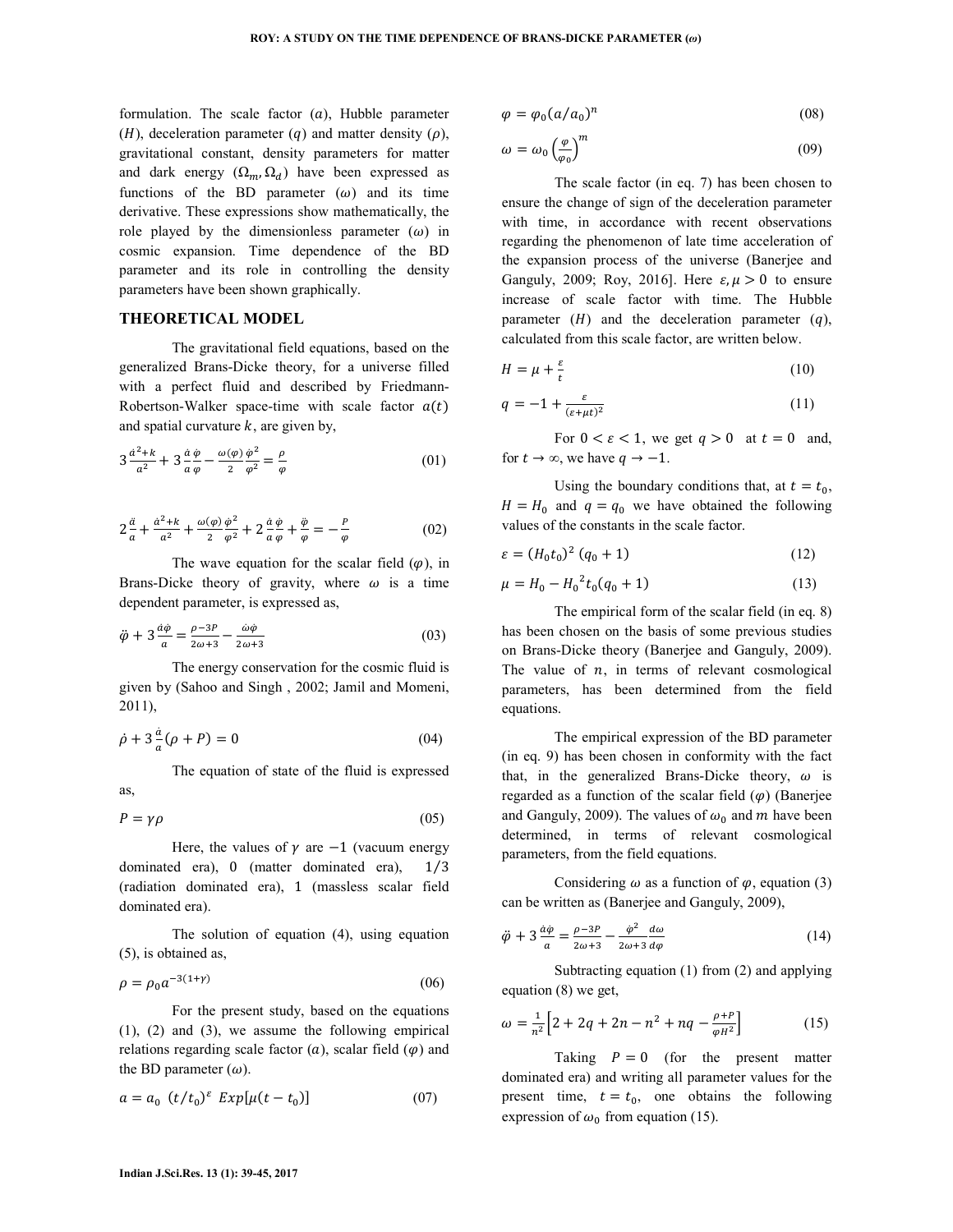$$
\omega_0 = \frac{1}{n^2} \Big[ 2 + 2q_0 + 2n - n^2 + nq_0 - \frac{\rho_0}{\varphi_0 H_0{}^2} \Big] \qquad (16)
$$

 Combining the equations (5), (8) and (9) with equation (14), one obtains,

$$
\omega = \frac{\rho(1-3\gamma) - 3\varphi n H^2 (2+n-q)}{m\varphi n^2 H^2 + 2\varphi n H^2 (2+n-q)}
$$
(17)

 Using equation (17), one obtains the following expression of m by taking  $y = 0$  (for the present matter dominated era) and writing all parameter values for the present time,  $t = t_0$ .

$$
m = \frac{1}{n^2 \omega_0} \left[ \frac{\rho_0}{H_0^2 \varphi_0} - (2\omega_0 + 3)(n^2 + 2n - nq_0) \right] (18)
$$

The value of  $\omega_0$ , in the above expression of m, is given by equation (16). This value of  $m$  (in eqn. 18) is required for the expression of  $\omega$  (eqn. 17).

Equation (17) shows the time dependence of  $\omega$ through the time dependence of the parameters  $\rho$ ,  $\varphi$ ,  $H$ ,  $q$  whose time variation can be easily obtained from the equations  $(6)$ ,  $(7)$ ,  $(8)$ ,  $(10)$  and  $(11)$ . Equation (17) also shows the dependence of  $\omega$  upon the *equation of state* parameter  $\gamma$  whose values characterize the different cosmological era of the expanding universe. One needs to determine the value of the parameter  $n$ , upon which  $\omega$ ,  $\omega_0$  and m are explicitly dependent.

Eliminating  $\omega$  from the equations (1) and (2), taking  $k = 0$  and  $P = \gamma \rho$  one obtains,

$$
2\frac{\ddot{a}}{a} + 4\frac{\dot{a}^2}{a^2} + 5\frac{\dot{a}\dot{\varphi}}{a\,\varphi} + \frac{\ddot{\varphi}}{\varphi} = \frac{\rho}{\varphi}(1-\gamma) \tag{19}
$$

Using equations (8) and (19) for  $\gamma = 0$  and taking all parameter values at  $t = t_0$  one gets,

$$
n^{2} + (4 - q_{0})n + \left(4 - 2q_{0} - \frac{\rho_{0}}{\varphi_{0}H_{0}^{2}}\right) = 0
$$
 (20)

Equation (20) is quadratic in  $n$ . Its two roots are given by,

$$
n_{\pm} = \frac{1}{2} \left[ q_0 - 4 \pm \left( q_0^2 + \frac{4\rho_0}{\varphi_0 H_0^2} \right)^{1/2} \right] \tag{21}
$$

 The values of different cosmological parameters used in this article are:

$$
H_0 = \frac{72 \frac{Km}{s}}{Mpc} = 2.33 \times 10^{-18} \text{ sec}^{-1}, \qquad q_0 = -0.55,
$$
  

$$
\rho_0 = 2.83 \times 10^{-27} Kg \ m^{-3}
$$

 $\varphi_0 = \frac{1}{c}$  $\frac{1}{c_0}$  = 1.498 × 10<sup>10</sup>Kg<sup>2</sup> m<sup>-2</sup>N<sup>-1</sup>, t<sub>0</sub> = 4.36 ×  $10^{17}$  s

Using these values in equation (21) we get,

$$
n_{+} = -1.94 \text{ and } n_{-} = -2.61 \tag{22}
$$

Since  $\varphi = \varphi_0 a^n$  was chosen empirically (and not obtained as a solution of the field equations) the parameter  $n$  can also take values other than the two values shown by equation (22). The important fact about these two values is that both of them are negative, indicating a decrease of  $\varphi$  and an increase of  $G \left( \equiv \frac{1}{\varphi} \right)$ with time.

 According to a study by Banerjee and Pavon (Benerjee and Pavon, 2001),  $-3/2 < \omega_0 < 0$ .

Using equation (16), the ranges of  $n$  values, satisfying this requirement, are found to be,

$$
n < -2.061, \quad -0.838 < n < -0.455 \text{ and } n >
$$
  
1.905 (23)

The sign of *n* determines whether  $\varphi$  increases or decreases with time. The larger the value of  $|n|$ , greater would be its rate of change with time. Using equation (8), the fractional rate of change of the gravitational constant is given by,

$$
\left(\frac{\dot{G}}{G}\right)_{t=t_0} = \left[\frac{1}{1/\varphi}\frac{d}{dt}\left(\frac{1}{\varphi}\right)\right]_{t=t_0} = -\left(\frac{\varphi}{\varphi}\right)_{t=t_0} = -nH_0
$$
\nor, 
$$
n = -\frac{1}{H_0}\left(\frac{\dot{G}}{G}\right)_{t=t_0}
$$
\n(24)

Using equation (24), the values of  $n$  can be more reliably determined from the experimental findings of  $\left(\frac{\dot{G}}{G}\right)$  $\frac{d}{b}$ <sub> $t=t_0$ </sub>. Its sign is found to be both positive and negative experimentally (Ray et al., 2007).

Using the equations  $(6)$ ,  $(8)$  and  $(9)$  one may write the following expressions of different cosmological quantities in terms of  $\omega$  and its derivatives.

$$
a = \left(\frac{\omega}{\omega_0}\right)^{\frac{1}{mn}}\tag{25}
$$

$$
H = \frac{\dot{a}}{a} = \frac{1}{mn} \frac{\dot{\omega}}{\omega} \tag{26}
$$

$$
q = -\frac{\ddot{a}a}{\dot{a}^2} = -1 + mn\left(1 - \frac{\ddot{\omega}\omega}{\dot{\omega}^2}\right) \tag{27}
$$

$$
\rho = \rho_0 \left[ a_0 (\omega/\omega_0)^{\frac{1}{mn}} \right]^{-3(1+\gamma)}
$$
\n(28)

$$
\frac{\dot{c}}{c} = -\frac{1}{m} \frac{\dot{\omega}}{\omega} \tag{29}
$$

 In the above expressions (25-29), the parameters  $\omega_0$  and m are functions of the parameter n (eqns. 16, 18), which controls the change of scalar field with time.

 Combining the equations (7), (8) and (9), one gets,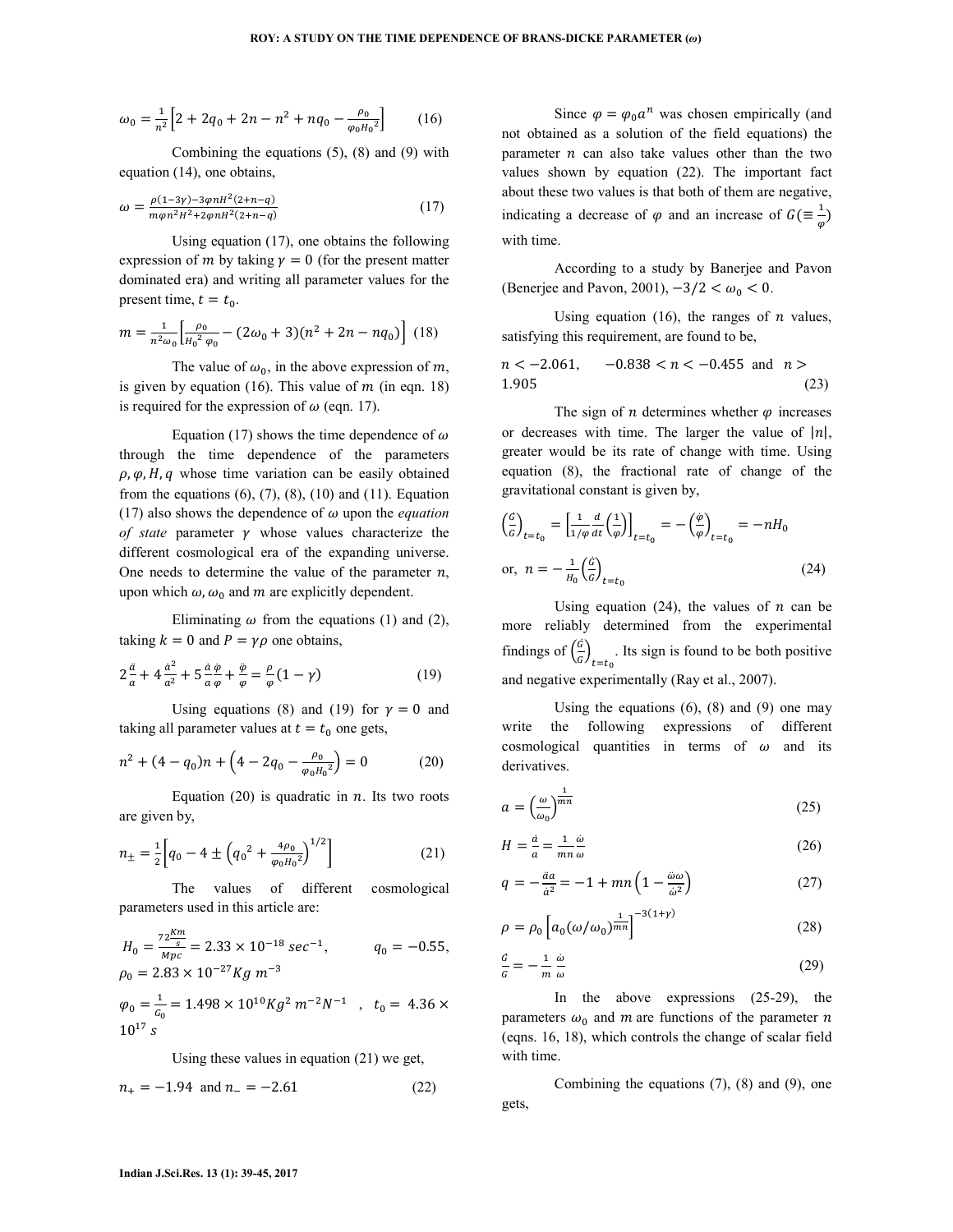$$
\omega = \omega_0 \ (t/t_0)^{2mn} \ Exp[\mu mn(t-t_0)] \tag{30}
$$

Equation (30) shows the time dependence of  $\omega$ which may be substituted into the equations (25-29). Here,  $\varepsilon$ ,  $\mu$ ,  $\omega_0$  and  $m$  are given by equations (12), (13), (16) and (18) respectively.

It is quite evident from equation (30) that, if  $n$ and m have the same sign,  $\omega$  increases with time if  $\omega_0$ is positive, since  $\varepsilon$  and  $\mu$  are both positive quantities. When they have opposite signs,  $\omega$  decreases with time if  $\omega_0$  is positive. For these two cases, the reverse happens if  $\omega_0$  is negative.

 Using equation (28), the density parameter for all matter (dark + baryonic) can be written as,

$$
\Omega_m = \frac{\rho}{\rho_c} = \frac{\rho_0}{\rho_c} \left[ a_0 (\omega/\omega_0)^{\frac{1}{mn}} \right]^{-3(1+\gamma)} \tag{31}
$$

Here,  $\rho_c$  is the critical density of matter-energy of the universe.  $\rho_c \cong 10^{-26} Kg \; m^{-3}$ 

 The density parameter for dark energy is given by,

$$
\Omega_d = 1 - \Omega_m = 1 - \frac{\rho_0}{\rho_c} \Big[ a_0 (\omega/\omega_0)^{\frac{1}{mn}} \Big]^{-3(1+\gamma)} \tag{32}
$$

 Equations (31) and (32) show the dependence of density parameters, of matter and dark energy respectively, upon the Brans-Dicke parameter.

## **RESULTS**

 We have graphically shown the time variation of  $\omega$  and its effect on density parameters, using the expressions derived here. Figure 1 is based on equation (17), showing the time variation of  $\omega$  for four values of the EOS parameter  $(y)$ , characterizing four different cosmological era. Here we have taken  $n = -2.61$ which is consistent with the values of  $n$  in the equations (22) and (23). These four graphs would be valid for four different ranges of time, corresponding to different cosmological era of the expanding universe. There are fluctuations, above and below the value of  $\omega = -3/2$ over short periods of time. Figure 2 shows the time variation of  $\omega$  for four negative values of n, for the present matter dominated universe which is a pressureless dust with  $y = 0$ . The present and future values of BD parameter are greater than  $-3/2$ , as predicted in earlier studies (Benerjee and Pavon, 2001). Figure 3 shows the time dependence of  $\omega$  for the present matter dominated universe for four positive values of  $n$ . The present and future values of BD parameter are greater than −3/2, as predicted in earlier studies (Benerjee and Pavon, 2001). For each value of  $n, \omega$  is found to decrease monotonically with time. Figure 4 shows the variation of the density parameters, for matter and dark energy, as a function of  $\omega/\omega_0$  for the matter dominated era ( $\gamma = 0$ ). As the ratio  $\omega/\omega_0$ increases, these curves show an increase and decrease of the density parameters, for dark energy and matter respectively.



**Figure 1: Time variation of**  $\omega$  **for four values of EOS parameter**  $(\gamma)$ **, for four different cosmological era.** 



Figure 2: Time variation of  $\omega$  for the present matter dominated universe for four negative values of  $n$ .



Figure 3: Time variation of  $\omega$  for the present matter **dominated universe for four positive values of** f**.**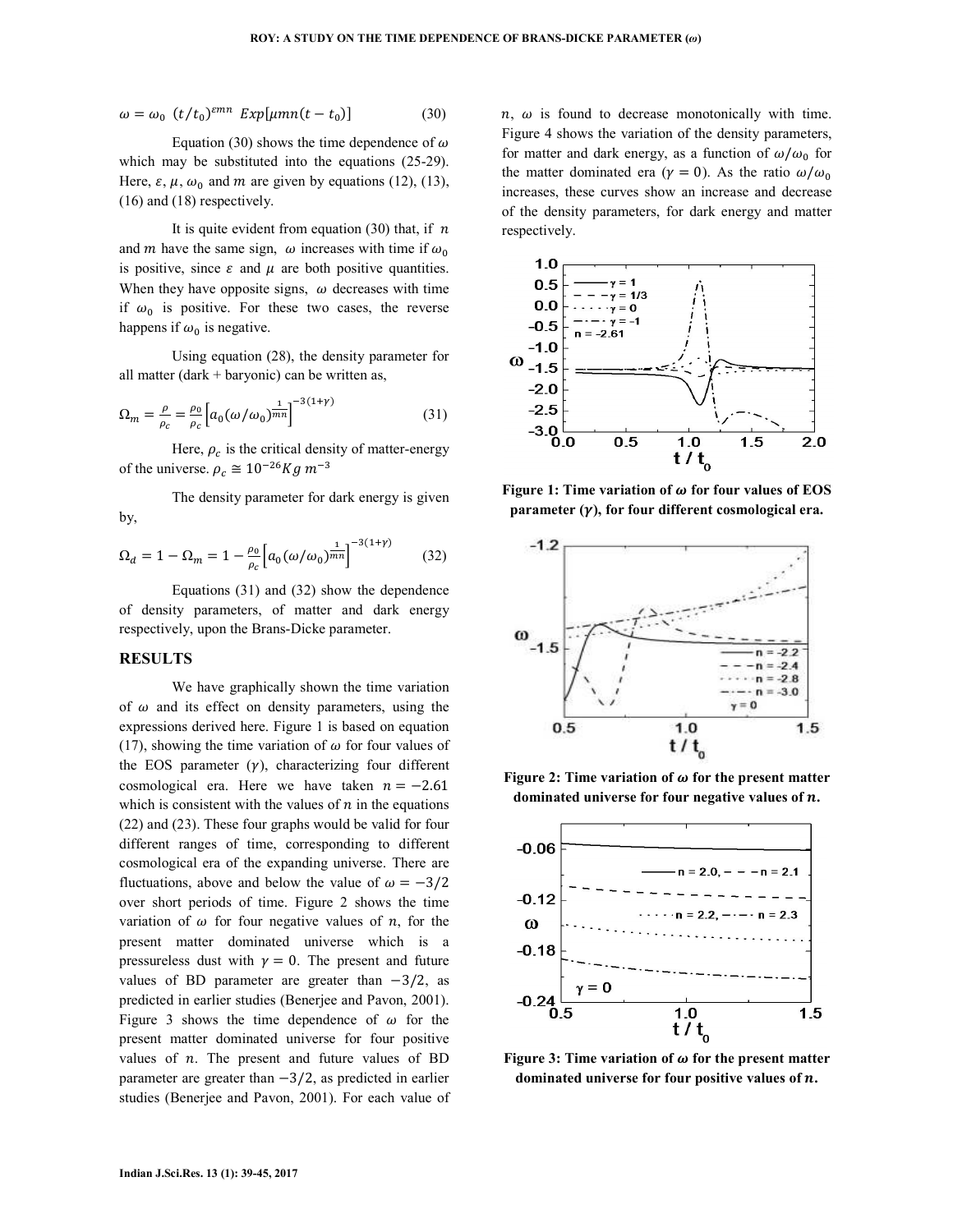

# **Figure 4: Variation of density parameters for matter**  and dark energy as a function of  $\omega$  for the matter **dominated era.**

In Table-1, we have listed the values of  $n, m$ and  $\omega_0$  for different values of  $\left(\frac{\dot{G}}{G}\right)$  $\left(\frac{a}{6}\right)_{t=t_0}$ . Here, the range of variation of  $\left(\frac{\dot{G}}{G}\right)$  $\left(\frac{a}{b}\right)_{t=t_0}$  has been mostly chosen on the basis of experimental findings in this regard (Ray et al., 2007; Roy, 2016). The values of  $n$  has been determined

by equation (24) and the values of  $\omega_0$  and m have been calculated from the equations (16) and (18) respectively. It is evident from these values that very large values of  $|\omega|$  causes an extremely slow rate of change of the gravitational constant. It was predicted in some earlier studies that  $\omega_0$  must have a small negative value (Benerjee and Pavon, 2001; Sahoo and Singh, 2002). It is found from the data in Table-1 that  $\left(\frac{\dot{G}}{G}\right)$  $\frac{1}{6}$ <sub>t=t<sub>0</sub></sub> can be both positive and negative, for  $\omega_0$  to have a small negative value greater than  $-3/2$ . Although the results of equation (22) are in favour of an increase of gravitational constant with time, experimentally one finds both positive and negative values of  $\left(\frac{\dot{G}}{G}\right)$  $\frac{d}{G}$ <sub> $t=t_0$ </sub>(Ray et al., 2007). There were theoretical studies where  $n$ was shown to have only negative values, predicting an increase of gravitational constant with time (Banerjee and Ganguly, 2009). There were studies where the scalar field ( $\varphi \equiv 1/G$ ) has been shown to decrease with time (Sahoo and Singh, 2002).

| $\left(\frac{\bar{G}}{G}\right)_{t=t_0}$<br>$(Yr^{-1})$ | $\boldsymbol{n}$ | $\boldsymbol{m}$ | $\omega_0$       |
|---------------------------------------------------------|------------------|------------------|------------------|
| $-1E-9$                                                 | 13.60935278      | 1.63290E+00      | $-8.88784E-01$   |
| $-7.5E-10$                                              | 10.20701459      | $1.91300E + 00$  | $-8.49636E - 01$ |
| $-5.0E-10$                                              | 6.804676391      | $2.61804E+00$    | $-7.68226E - 01$ |
| $-2.5E-10$                                              | 3.402338196      | $7.01121E+00$    | $-4.99082E - 01$ |
| $-1E-10$                                                | 1.360935278      | $-2.18999E+01$   | 5.32569E-01      |
| $-7.5E-11$                                              | 1.020701459      | $-1.53588E+01$   | $1.25104E+00$    |
| $-5.0E-11$                                              | 0.680467639      | $-1.42182E+01$   | 2.99939E+00      |
| $-2.5E-11$                                              | 0.34023382       | $-1.93355E+01$   | 1.07358E+01      |
| $-1E-11$                                                | 0.136093528      | $-4.04913E+01$   | 5.63670E+01      |
| $-7.5E-12$                                              | 0.102070146      | $-5.27408E + 01$ | 9.62505E+01      |
| $-5.0E-12$                                              | 0.068046764      | $-7.74693E+01$   | 2.07159E+02      |
| $-2.5E-12$                                              | 0.034023382      | $-1.52148E+02$   | 7.89019E+02      |
| $-1E-12$                                                | 0.013609353      | $-3.76821E+02$   | 4.77680E+03      |
| $-7.5E-13$                                              | 0.010207015      | $-5.01706E+02$   | 8.44551E+03      |
| $-5.0E-13$                                              | 0.006804676      | $-7.51504E+02$   | 1.88971E+04      |
| $-2.5E-13$                                              | 0.003402338      | $-1.50096E+03$   | 7.51653E+04      |
| $-1E-13$                                                | 0.001360935      | $-3.74939E+03$   | 4.68190E+05      |
| $1E-13$                                                 | $-0.001360935$   | 3.74548E+03      | 4.66059E+05      |
| 2.5E-13                                                 | $-0.003402338$   | $1.49704E+03$    | 7.43129E+04      |
| 5.0E-13                                                 | $-0.006804676$   | 7.47586E+02      | 1.84709E+04      |
| 7.5E-13                                                 | $-0.010207015$   | 4.97789E+02      | 8.16139E+03      |
| $1E-12$                                                 | $-0.013609353$   | 3.72906E+02      | 4.56371E+03      |
| $2.5E-12$                                               | $-0.034023382$   | 1.48255E+02      | 7.03783E+02      |
| 5.0E-12                                                 | $-0.068046764$   | 7.36592E+01      | $1.64541E+02$    |
| 7.5E-12                                                 | $-0.102070146$   | 4.90755E+01      | 6.78386E+01      |
| $1E-11$                                                 | $-0.136093528$   | $3.70457E + 01$  | 3.50581E+01      |
| $2.5E-11$                                               | $-0.34023382$    | 2.19333E+01      | 2.21223E+00      |
| 5.0E-11                                                 | $-0.680467639$   | $-1.09384E+00$   | $-1.26239E + 00$ |
| 7.5E-11                                                 | -1.020701459     | 1.48861E-01      | $-1.59015E+00$   |
| $1E-10$                                                 | -1.360935278     | 9.57293E-02      | $-1.59832E+00$   |

Table 1: Values of  $n, m$  and  $\omega_0$  for different values of  $\left(\frac{b}{a}\right)$  $\left(\frac{c}{c}\right)_{t=t_0}$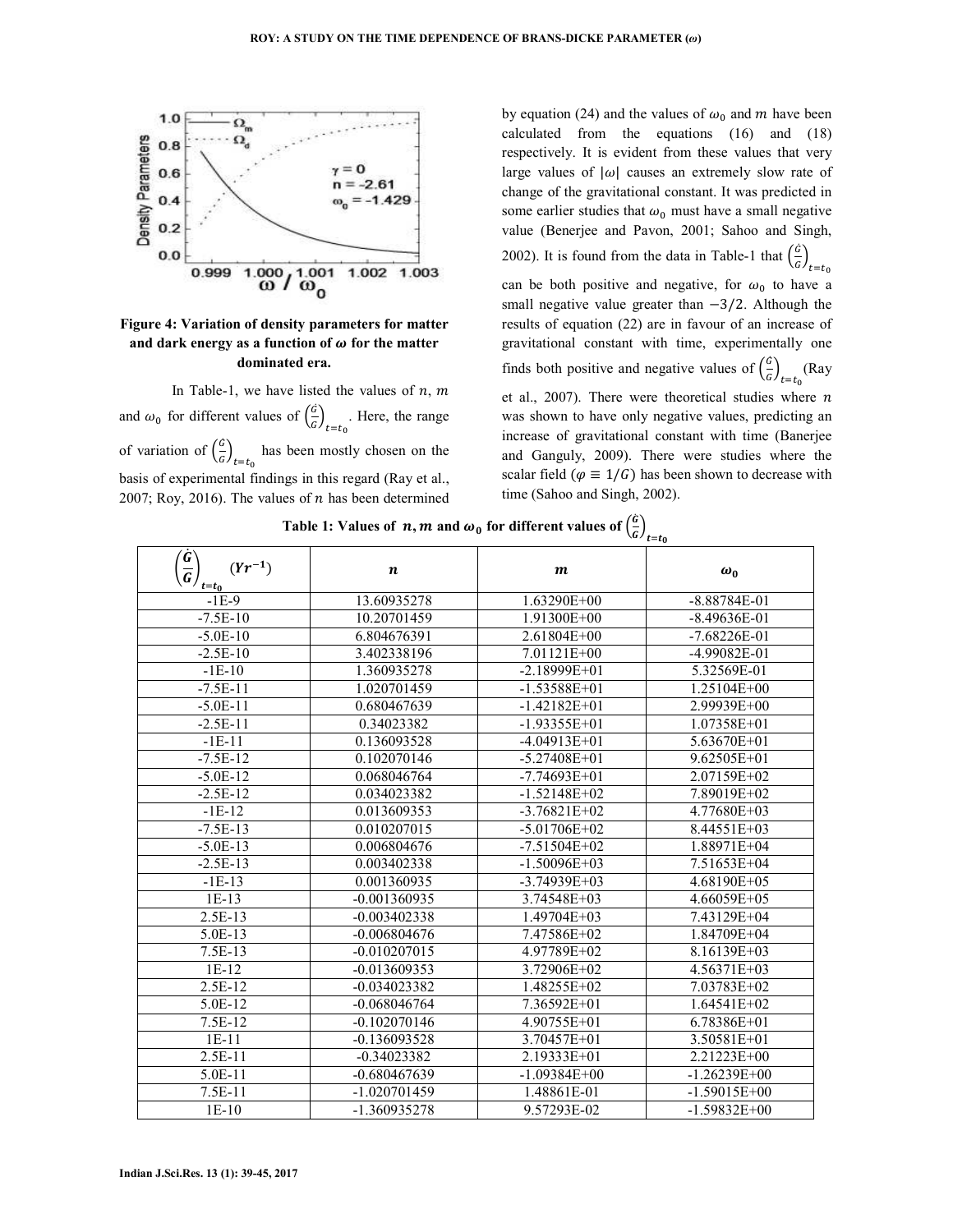| 2.5E-10 | $-3.402338196$ | 5 28525E-02 | $-1.35144E+00$ |
|---------|----------------|-------------|----------------|
| 5 OE-10 | -6.804676391   | 3.19323E-01 | $-1.19440E+00$ |
| 7 5E-10 | $-1020701459$  | 4 84372E-01 | $-1$ 13375E+00 |
| $E-9$   | -13.60935278   | 5.87065E-01 | $-1.10187E+00$ |

## **CONCLUSION**

 The dependence of the Brans-Dicke parameter  $(\omega)$  upon time and also upon the scalar field  $(\varphi)$  has been explored in this article, by a very simple mathematical model based on an empirical power-law dependence of the BD parameter upon the scalar field and also upon an empirical power-law dependence of the scalar field upon the scale factor. Thus we have been able to formulate an expression of the scale factor (eqn. 25) in terms of the BD parameter. The constants involved in this expression  $(m, n)$  have been determined from the field equations. Using this expression of the scale factor we have derived expressions, in terms of  $\omega$ and its time derivative, of different cosmological parameters that play a very important role in understanding and characterizing the accelerated expansion of the universe. Each of these expressions has an explicit dependence on the BD parameter, enabling us to explore the role of the BD parameter in governing the cosmic expansion. Explicit dependence of the BD parameter upon time has been determined and its relation with the EOS parameter  $(y)$  has been shown. The signs of the parameters n, m and  $\omega_0$ determine whether the BD parameter increases or decreases with time. Actually, both  $\omega_0$  and m are functions of  $n$  (eqns 16, 18), which determines the time dependence of the gravitational constant (eqn. 24). According to a study by Banerjee and Pavon, the value of  $\omega_0$  is negative and it must be greater than  $-3/2$ (Benerjee and Pavon, 2001). We have determined the range of  $n$  values for which this requirement would be satisfied. The values of  $n$  can be estimated from the experimental findings regarding the time dependence of the gravitational constant (Ray et al., 2007). For a wide range of values of this quantity, we have determined the values of the parameters  $n, m$  and  $\omega_0$  and listed them in Table-1. This table shows that for extremely low values of  $\left| \left( \frac{\hat{G}}{G} \right)_{t=t_0} \right|$ , one gets very large values of  $|\omega_0|$ . It indicates the fact that large values of  $\omega$  causes a smaller rate of change of the gravitational constant  $(G = 1/\varphi)$ . Time dependence of BD parameter has been graphically shown for four different values of  $\gamma$ , characterizing different cosmological era. Time variation of  $\omega$  has been graphically depicted for both positive and negative values of  $n$ . Functional forms of density parameters, for

matter and dark energy, in terms of  $\omega$ , have been derived (eqns. 31, 32). Their dependence on  $\omega$  have been shown graphically. Equal importance have been given to the differential equations (1) and (2), in formulating the expression of  $\omega_0$  (eqn. 16). Instead of doing this, one may calculate the value of  $\omega_0$  separately from the equations (1) and (2) and determine their weighted average with unequal weights assigned to these two values. A new parameter, for this purpose, can be introduced to represent their relative importance, enabling us to determine the value of  $\omega_0$  correctly, making it more consistent with more advanced studies in this regard. Based upon the same set of empirical relations (eqns. 8 and 9) for the scalar field and the BD parameter, we have determined two expressions of  $\omega(t)$ , represented by the equations (17) and (30), showing clearly its dependence upon time and the equation of state parameter  $(y)$ . Using one of them, one may determine the time evolution of  $\omega$  for different values of the equation of state parameter  $(y)$ , corresponding to different cosmological era of the expanding universe. A shortcoming of the present study is that, it is based upon empirical forms of the scale factor  $a(t)$  and the scalar field  $(\varphi)$ , which are not the solutions of the Brans-Dicke field equations. One may go for a better way of theoretical exploration by assuming a suitable ansatz regarding one of them and obtaining the other by solving the field equations. This would be our method of study for a future project in this regard.

## **ACKNOWLEDGEMENT**

 The author of this article is thankful to his students and colleagues for whatever he has gained from the fruitful discussions he had with them and also for their encouragement.

#### **REFERENCES**

- Alimi J.M. and Serna A., 1996. Scalar-tensor Cosmological Models. Phys. Rev. D, **53**:3074- 3087.
- Banerjee N. and Ganguly K., 2009. Generalised Scalar-Tensor theory and the cosmic acceleration. Int. J. Mod. Phys. D, **18** (3): 445- 451.